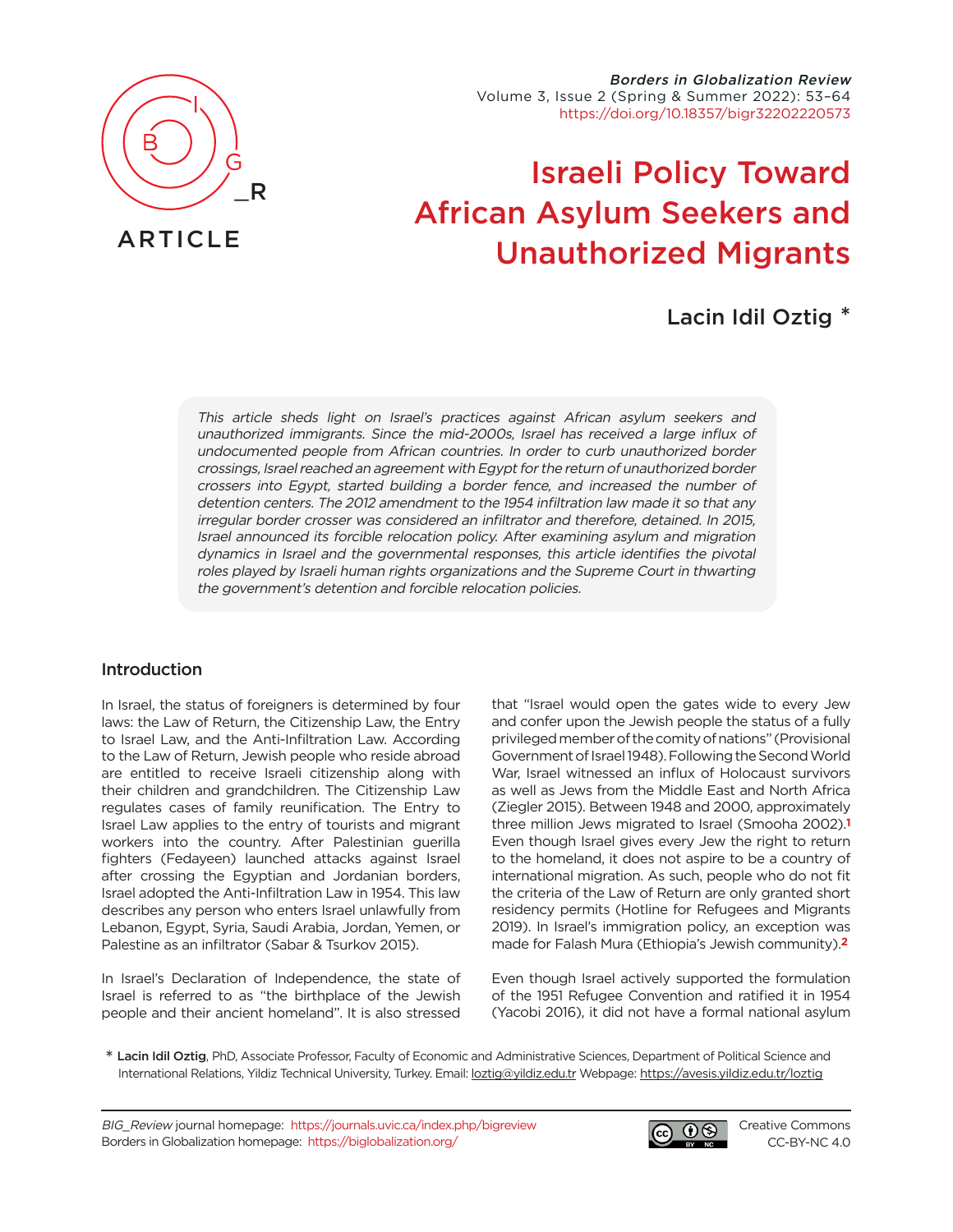system prior to 2002. That said, Israel has not always adopted a closed-door policy toward asylum seekers. When Ethiopia descended into a civil war, Israel airlifted thousands of Ethiopian Jews to Israel in a covert military operation in 1991. Israel also accepted non-Jewish asylum seekers as a gesture of goodwill (Paz 2011). For example, between 1977 and 1979, it opened its doors to 360 Vietnamese boat people who fled the communist regime in Vietnam and granted them full rights and government-subsidized apartments (Weinglass 2015). In 1993, it granted refugee status to 84 Bosnian Muslims. In 1999, it granted refugee status to 112 Kosovar Albanians (Ziegler 2015) and in 2000 it gave shelter to nearly 6,000 members of the South Lebanese Army fighters (Christian militia who fought on the side of Israel against Hezbollah) along with their families after the country withdrew from South Lebanon (Herzog 2009). The country also accepted a small number of refugees from Iraq (Kritzman-Amir & Shumacher 2012).

Despite these historical examples, in recent years Israel has not adopted a particularly generous refugee policy. Of the 80,000 asylum applications the country received over the last 15 years, only one percent of applicants were given refugee status or other forms of protection (UNHCR 2020a). Israel offered group protection to citizens of Sierra Leone, Liberia, Ivory Coast, and South Sudan when those countries were embroiled in violence. However, these protections were short-term, as these people were asked to leave when humanitarian crises or civil wars in their respective countries ended (Wagenheim 2018).

Starting from the mid-2000s, for the first time in its history, Israel witnessed an influx of African asylum seekers and unauthorized immigrants. The Olmert government restricted their ability to live and work in central Israel and took action to expel children of illegal workers as well as their families. The Netanyahu government adopted a tougher stance by labeling them as terrorists and adopting exclusionary border practices. Under his government, legislative changes were made to prevent the entry of undocumented people and facilitate their deportation. With the 2012 amendments made to the 1954 Infiltration Law, anyone who entered Israel illegally was defined as an infiltrator and consequently detained and imprisoned.

This article sheds light on the clashes between the Israeli government's security-based approach towards African asylum seekers and unauthorized migrants and the humanitarian approach promoted by Israeli human rights organizations and the Supreme Court. After examining migration and refugee dynamics in Israel and the government's detention and forcible relocation policies, this article identifies the important roles played by Israeli human rights organizations and the Supreme Court in thwarting the government's exclusionary practices. This study contributes to the academic and political discourse by examining the nexus between the

government, NGOs, and the Supreme Court in Israel in the context of asylum and migration policies.

#### An Overview of Israel's Migration and Asylum Policies

Until the 1990s, Israel did not incentivize international labor migration and there were only a small number of non-Jewish migrants in the country. This stems from the country's objective of maintaining the Jewish majority (Paz 2011). In order to fill its labor shortages, the country instead recruited Palestinian workers from the West Bank and the Gaza Strip. However, as Palestinians returned to their homes after work, they did not fit the category of labor migrants. There were up to 100,000 Palestinians working in the agriculture and construction sectors. However, following the 1987 Intifada, the country faced severe labor shortages in these sectors. From the 1990s onwards, the country started to recruit overseas workers from Romania, Thailand, and the Philippines (Raijman & Kemp 2002; Sabar & Tsurkov 2015). Furthermore, the official recruitment of labor migrants was followed by a flow of unauthorized immigrants, many of whom arrived in Israel and overstayed after their visas expired (Raijman & Kemp 2002).

Israel's economic prosperity during the 1990s attracted a large number of international migrants both from developing and undeveloped countries (Ben-Nun 2017). A relative tolerance was shown to labor migrants as well as unauthorized migrants due to labor shortages (Afeef 2009). At the beginning of the 2000s, foreign workers made up 10 percent of the labor force in Israel which created frustration in Israeli society as it led to an increase in the unemployment rate for Israeli citizens (Sabar & Tsurkov 2015). In 2002, the Inter-Ministerial Committee on Migrant Workers recommended decreasing the quota for migrant workers and the expulsion of 100,000 migrant workers by 2005. Following these instructions, then Prime Minister Ariel Sharon created an immigration directorate tied to the Ministry of Interior in order to tackle illegal immigration. He also went on to announce that 50,000 unauthorized migrants would be deported by 2003. Since it lacked sufficient staff, the immigration directorate relied on the Israeli Police for arrests and deportations, which led to violence. Israeli Police Chief, Shlomo Aharonishky, described these arrests and deportations as a military operation (Sabar &Tsurkov 2015, La'Oved 2003).

As underlined in the Introduction, Israel lacked national refugee legislation prior to 2002. Before 2002, the United Nations High Commissioner for Human Rights (UNHCR) registered and evaluated all asylum applications and gave their recommendations to Israeli officials who ultimately had the power to approve or deny these applications (Yaron et al. 2013). After the country engaged in large-scale deportations of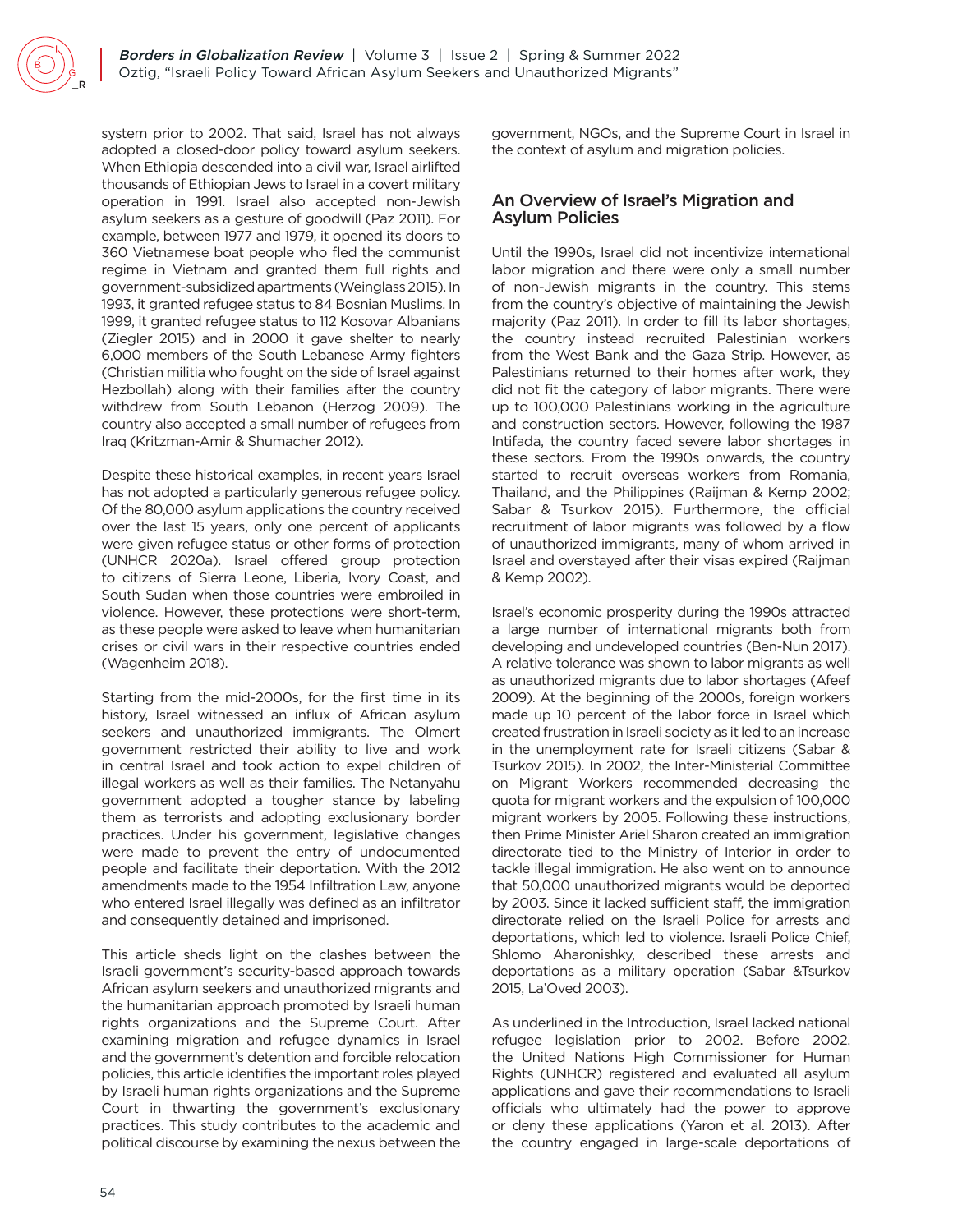undocumented people in 2002, many unauthorized migrants started to seek asylum in Israel. From 2002 to 2003, asylum applications registered by UNHCR increased from 283 to 1,389. Against this backdrop, Israel developed refugee-related procedures for screening asylum seekers (Kritzman-Amir 2009). The National Status Granting Body (an inter-ministerial committee consisting of representatives from the Ministries of Justice, Foreign Affairs, and Interior) was established in 2002 and took over responsibility for evaluating asylum claims registered by UNCHR (Cue 2002; Afeef 2009; Kritzman-Amir 2009). In 2011, new units, established in the Population and Immigration Authority, were granted authority to register and interview asylum applicants (Kritzman-Amir & Shumacher 2012). Overall, according to Israel's current asylum system, the National Status Granting Body evaluates asylum applications and the Ministry of Interior has the ultimate authority for refugee status determination (Kritzman-Amir 2009; Sabar & Tsurkov 2015).

#### Israel's Exclusionary Practices against African Asylum Seekers and Unauthorized Migrants

Starting from the mid-2000s, due to economic inequality, oppression, violence and conflicts in its neighboring states, Israel started to receive a large influx of African asylum seekers and unauthorized immigrants (Human Rights Watch 2008). Israel is seen as a last resort of destination for African people who lack the financial resources to go to Europe or the US (Furst-Nichols & Jacobsen 2011). Most Africans who come to Israel are Sudanese and Eritrean nationals. The Darfur conflict in Sudan and the oppression of unelected President Isaias Afwerki in Eritrea led many people to evacuate their homes and seek shelter in Israel. Israel's strict refugee policies have pushed many asylum seekers to avoid legal channels of entry. In addition to asylum seekers who undertake perilous journeys to escape the oppression and violence in their country of origin, many Sudanese and Ethiopians who resided in Egypt escaped to Israel due to limited freedom or to find better work opportunities (Human Rights Watch 2008a; Yacobi 2010; Graham 2018).

Sudanese people make up the largest number of foreigners in Egypt. After the 1976 Wadi El Nil agreement was signed between Sudan and Egypt, Sudanese people were given access to employment, health services, education, and property ownership. However, this agreement ended after Hosni Mubarak survived an assassination attempt in Addis Ababa in 1995. After this incident, the circumstances of Sudanese people living in Egypt significantly worsened. Even though Egypt and Sudan signed the Four Freedoms Agreement in 2004 that covers the areas of freedom of movement, residence, work, and property ownership between both countries, the agreement has not been

fully implemented. Many Sudanese live in Egypt without a formalized status. This predicament has forced many of them to flee to Europe and Israel (Karasapan 2016). Flows of Sudanese people from Egypt to Israel increased after an event in 2005, where peaceful Sudanese protesters were fired upon in front of the UNHCR offices in Cairo (the 2005 Mustapha Mahmoud Park Massacre). 56 people were killed and hundreds were wounded (Sabar & Tsurkov 2005).

While earlier Sudanese and Eritrean people who escaped to Israel lived in Egypt for many years, currently most of them come directly from Sudan and Eritrea, using Egypt as a transit country (Furst-Nichols & Jacobsen 2011). The porous nature of the Israeli-Egyptian border has also created permissive conditions for irregular migratory flows from Ghana, Kenya, Nigeria, and the Ivory Coast to Israel via Egypt (Yacobi 2010). Most Africans are smuggled from Egypt to Israel by Bedouin tribesmen (Sherwood 2012). Many of them witness abuse by Bedouins during their journey while some of them are held for ransom in the Sinai desert (BBC News 2011).

As explained earlier, Africans who came to Israel in the mid-2000s have found themselves in a political environment in which Jewish immigration is encouraged and non-Jewish immigration is strongly discouraged due to the unemployment dynamics in Israel (Sabar & Tsurkov 2015). Although Israel developed an asylum system in 2002, very few people have been granted refugee status. Individuals, whose asylum applications are approved, are only given temporary residence identity cards, rather than being granted permanent status (Yaron et al. 2013). The Ministry of the Interior, which occupies a central stage in the country's asylum system, has flexibility regarding the determination of refugee status. Even though the UNHCR no longer conducts interviews with asylum applicants, it is entitled to give recommendations to the Ministry of Interior for a fair asylum procedure. However, in practice, the Ministry rejects many asylum applications without even reviewing them (Furst-Nichols & Jacobsen 2011). The Israeli director of the UNHCR raised concerns pointing to the arbitrariness of the refugee determination process (Friedman 2010a).

Israel has systematically denied asylum applications from the majority of Sudanese and Eritrean citizens granting only a few temporary residencies (Human Rights Watch 2014; Human Rights Watch 2009; Yaron et al. 2013). Most asylum seekers were labeled labor immigrants and their refugee status was not recognized. It is important to note that Sudan gives its citizens who visit Israel prison sentences of up to ten years. Eritreans who are returned from other countries face detention, torture, and ill-treatment. Furthermore, people who escape indiscriminate conscription in Eritrea are imprisoned and face torture, ill-treatment, and forced labor (Human Rights Watch 2014).

55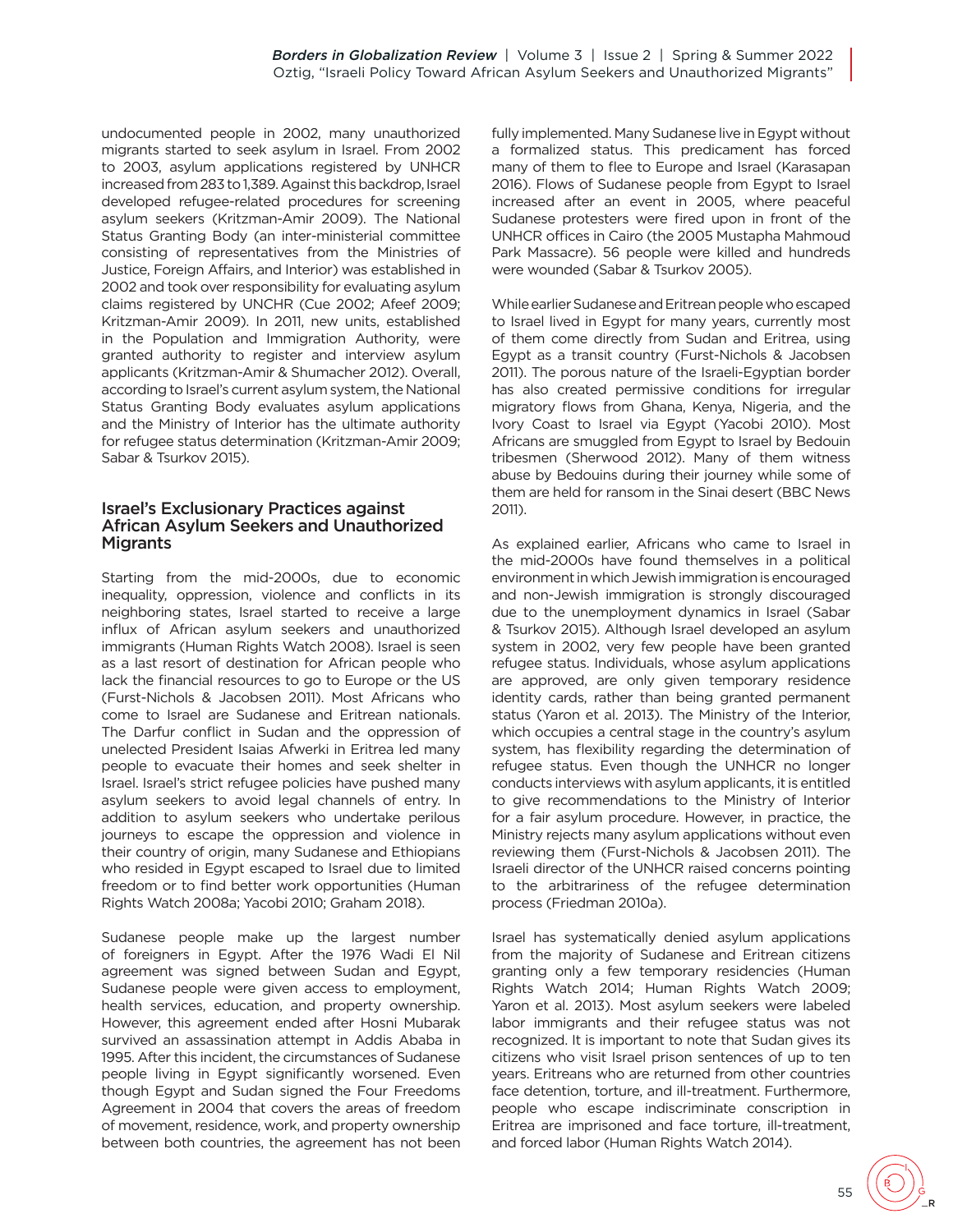

Figure 1. Accepted and Rejected Asylum Applications in Israel. Source: UNHCR (2020b)

Figure 1 shows the significant discrepancy between accepted and rejected refugee applications in Israel. This stems from the government policies to prevent asylum seekers from submitting asylum applications by finding slight inconsistencies in individuals' memory of irrelevant, minute details as justification to deny refugee status. This constitutes a stark contradiction to the principles of the UNHCR (Sabar & Tsurkov 2015).

Many Israeli state officials claim that the motive of Africans entering the country is not related to seeking asylum, but rather it is about employment (Human Rights Watch 2014). The irregular entry of African people to Israel was not only seen as an economic problem, but also a security problem related to concern about the ethnonational character of Israel (Paz 2011). Knesset Member Yaakov Katz (from the National Union Party) stated that "the Jewish people have spent 100 years building a Jewish state and in 10 years the infiltrators can wash it all down the drain" (quoted in Magnezi 2010). The mayor of Eilat, Meir Yitzhak Halevi, launched a media campaign to decry the influx of undocumented people from the Egyptian border and described Israel's attitude of inaction as "national suicide" (quoted in Friedman 2010b).

Against the backdrop of an increase in irregular flows along the border and heightened political tension, then Israeli Prime Minister Ehud Olmert and the Egyptian President Hosni Mubarak gathered to discuss borderrelated problems in 2007. Mr. Olmert requested that Egypt take action to prevent irregular border flows into its territory. Egypt agreed to take back irregular border crossers caught by Israel on the Egyptian-Israeli border. According to the agreement reached between both countries, in addition to irregular immigrants, asylum seekers would also be deported to Egypt without being able to make an asylum claim in Israel (Reliefweb 2007).

Moreover, Mr. Olmert insisted that Mubarak assure the safety of deported people from Israel to Egypt (Yacobi 2010). Yet, three days after the agreement, Egypt started to adopt a shoot-to-kill policy at its Israeli border. From 2007 to 2008, 32 Africans were killed by Egyptian authorities in their attempts to reach Israel (Human Rights Watch 2008b). The Egyptian Foreign Ministry justified the shoot-to-kill policy, claiming that there is a flow of weapons at its Sinai border. An official from the Ministry underlined that, due to the Egypt-Israel Peace Treaty of 1979, the number of Egyptian border guards is limited. They further specified that if Egypt could increase the number of border units, then it would abandon the use of lethal force at its border (Human Rights Watch 2008a). Yet, the Human Rights Watch report indicates that unarmed asylum seekers and migrants were targeted by Egyptian border guards and Egypt's border shootings continued in the years to come. In 2010, the United Nations High Commissioner for Human Rights, Navi Pillay, said that she knew "of no other country where so many unarmed migrants and asylum seekers appear to have been deliberately killed in this way by government forces" (quoted in Human Rights Watch 2010).

Mr. Olmert's agreement with Egypt was heavily criticized across the political spectrum in Israel. The head of a legal aid center for refugees at Tel Aviv University, Anat Ben Dor, noted that irregular border crossers should not be deported to Egypt unless they are treated properly and according to the 1951 Refugee Convention guidelines. The Hotline for Migrant Workers, Israel's leading organization that work that assists refugees and migrant workers, pointed to the pattern of asylum seekers losing their lives in their countries of origin after they were deported by Egypt. Amnesty International's Israel department also criticized Israel's refusal to examine refugee claims carefully (Reliefweb 2007).

During this period, there were fervent debates in Israel about the country's refugee policies. Sixty-three Knesset members signed a petition asking Mr. Olmert to refrain from deporting African asylum seekers, stressing the "unimaginable" horrors they go through as well as Israel's obligations under the 1951 Refugee Convention. The petition stated that "the refugees who arrived here need protection and shelter. Their absorption as refugees is a moral duty, considering the history of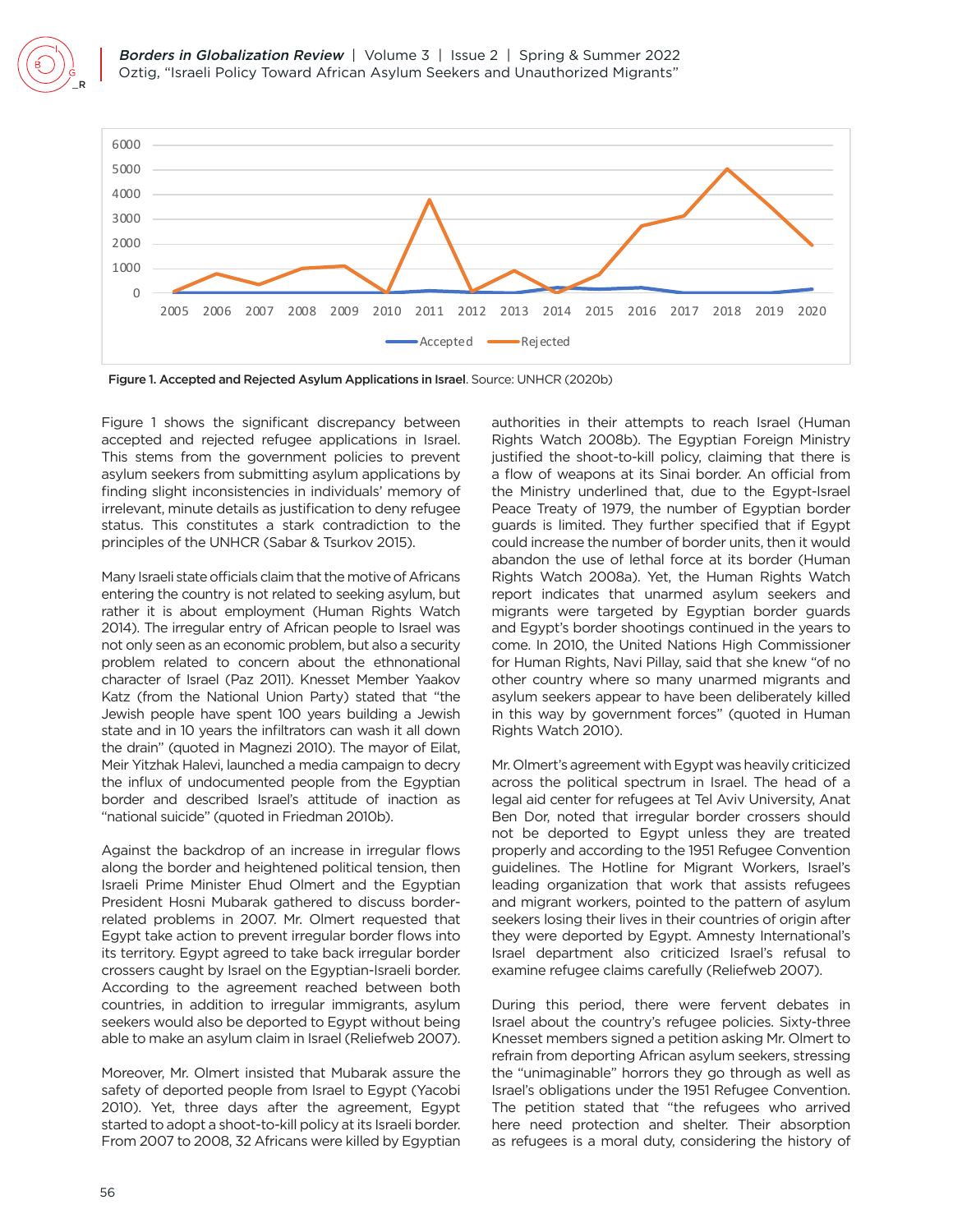the Jewish people and the values of democracy and humanity" (quoted in Ynet News 2007). Zevulun Orlev, an MP from the National Religious Party, stated that "Jewish morals and Jewish history obligate us to treat refugees in peril with the utmost sensitivity" (quoted in Ynet News 2007). Similarly, Yuli Edelstein, an MP from the Likud Party, asserted that Israel should do all in its power to aid the Darfur asylum seekers "because they've been through a terrible massacre, and returning them to where they've fled from could cost them their lives" (quoted in Ynet News 2007). The parliamentarians who signed the petition recommended that Israel serve as a temporary asylum until asylum seekers are safely transferred to other countries (Ynet News 2007).

Despite calls to show compassion to refugees from across the political spectrum, Mr. Olmert likened the influx of asylum seekers to a tsunami, focusing on the necessity to take every measure to halt this influx (Paz 2011). In 2008, the Olmert government proposed a new anti-infiltration act to prevent the influx of Africans from Egypt to Israel. The proposed act brought immediate jail sentences for unauthorized border crossers. Pro-human rights and pro-migrant NGOs including the Association for Civil Rights in Israel, the Hotline for Migrant Workers, and the Aid Organization for Refugees and Asylum Seekers in Israel initiated a campaign by naming and shaming MPs who supported the anti-migrant legislation. Against the backdrop of the growing public reaction, the Olmert government withdrew the 2008 Anti-Infiltration Act (Ben-Nun 2017).

In 2009, the Olmert government initiated a policy to prevent asylum seekers from living in central Israel (Paz 2011). This is called the Gedera-Hadera policy (named after two cities designated as no-go areas for asylum seekers). Under this policy, asylum seekers and immigrants were required to sign documents, confirming that they would not live or work in central Israel. The government justified this policy by referring to the growing number of asylum seekers in Tel Aviv. The Olmert government also adopted an immigration policy based on the deportation of children of illegal immigrants along with their families. This policy was vehemently criticized by then President Shimon Peres. While visiting a school in Tel Aviv in which many children of foreign workers study, Mr. Peres expressed that "I felt they had an innate Israeliness, a love of Israel and desire to live here" (quoted in Miskin 2009). After eight human rights organizations signed a petition against the Gedera-Hadera policy, the government representative, Yochi Gnessin, defended the policy before the Supreme Court of Justice on the grounds that it was consistent with previous legislation (Izenberg 2009).

The Netanyahu government, which came to power in 2009, canceled the Gedera-Hadera policy and allowed illegal workers with children to remain in Israel for three months until the government developed a policy on the matter (Miskin 2009). The then Interior Minister Eli Yishai justified the cancellation of this policy by arguing that it would have negatively impacted towns struggling economically (Eglash 2009). In 2010, in response to a protest in Tel Aviv against African refugees and immigrants, Netanyahu implored Israeli citizens not to take matters into their own hands, not to use violence, and not to become agitated, stressing that unauthorized immigration would be tackled within the framework of the law. He also mentioned that "the migrants, mostly from Sudan and Eritrea, are trying to enter Israel not only because of economic opportunity, but also because they know that in Israel they will be treated humanely" (quoted in Keinon 2010).

However, the Netanyahu government later switched to even more exclusionary practices against African asylum seekers and unauthorized migrants than its predecessor. In 2010, Netanyahu described a three-pronged strategy that consisted of heavy fines on employers of unauthorized immigrants, the construction of a border fence, and a detention center. In 2011, the deportation of unauthorized border crossers to Egypt was halted due to increased risks for the deported individuals, resulting from the political change in the country—although unofficial claims indicate that occasional deportations took place (Ziegler 2015). While adjusting its policies in light of the political changes brought on by the Arab Spring, the government maintained its exclusionary practices against African asylum seekers and immigrants and 2011 witnessed the burgeoning of detention centers across the country (Global Detention Project 2018). The electric fence on the Egyptian border was completed in 2014. While the border fence decreased unauthorized entries to Israel, there were occasions in which the fence was breached that eventually led authorities to lengthen and equip it with additional detection devices in 2016 (AFP 2017).

Netanyahu justified his government's exclusionary practices with a threat-oriented discourse. In 2010, he stressed that asylum seekers inflict cultural, social, and economic damage to Israel and pull the country towards the Third World (Goldstein 2010). In his later remarks, Netanyahu noted that unauthorized immigrants pose a threat to the security and identity of the Jewish state. He went on to say that:

If we don't stop their entry, the problem that currently stands at 60,000 could grow to 600,000, and that threatens our existence as a Jewish and democratic state… This phenomenon is very grave and threatens the social fabric of society, our national security and our national identity" (quoted in Sherwood 2012).

Interior Minister Eli Yishai went so far as to compare undocumented entries of African people to the Iranian nuclear threat (Efraim 2012). Similarly, Miri Regev, MP from the Likud party, compared African asylum seekers to cancer and later apologized for her remarks (Friedman 2012).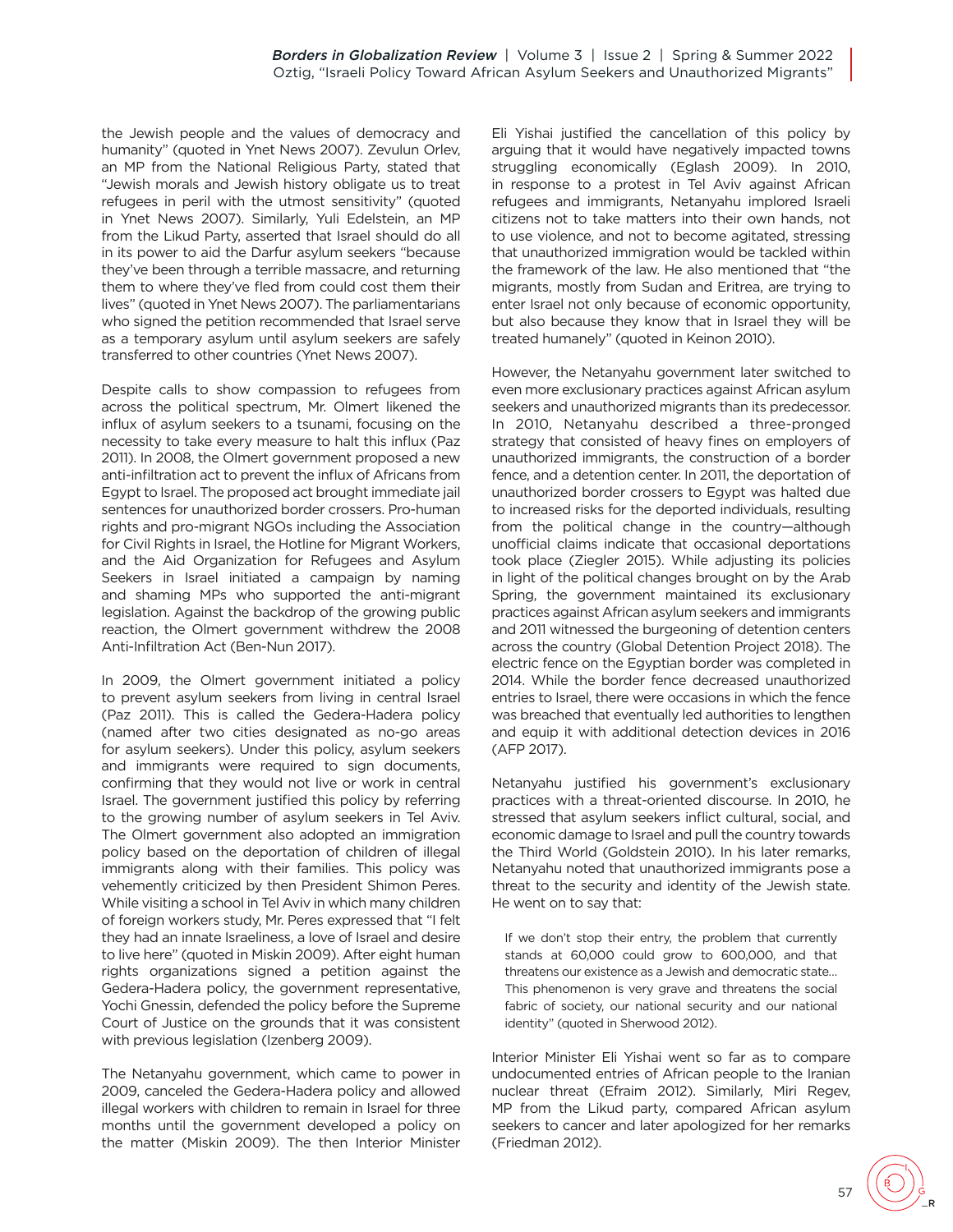The Netanyahu government systematically ignored the humanitarian dimension of the influx of Africans into Israel and simplified the problem by labeling all Africans in Israel as "infiltrators". The then Education Minister Naftali Bennett (leader of the far-right Jewish Home party) warned the government not to turn Israel into "a paradise for infiltrators" (Stoffel 2018). Israeli Justice Minister Ayelet Shaked implied that Africans constitute an economic burden to Israel by stating that "the state of Israel is too small and has its own problems. It cannot be used as the employment office of the African continent" (quoted in Wagenheim 2018).

In 2018, Netanyahu went so far as to describe African undocumented immigrants as a greater threat than Sinai terrorists and stressed the importance of the border fence with Egypt to keep out African immigrants (Staff 2018). In sharp contrast to the discourse that links Jewish values with refugee protection, Netanyahu argued that exclusionary border practices are the only way to keep Israel a Jewish state (Staff 2018). In a similar vein, Population, Immigration, and Border Authority Director Shlomo Mor-Yosef, blatantly stated that "we don't encourage immigration of non-Jews" (quoted in Wagenheim 2018). Even two weeks before the 2021 Israeli elections, Netanyahu defended the border fence by saying, "I prevented the overrunning of Israel, which is the only first-world country that you can walk to from Africa. We would have had here already a million illegal migrants from Africa, and the Jewish state would have collapsed" (quoted in Harkov 2021).

The Netanyahu government's exclusionary discourse and practices against African asylum seekers and unauthorized immigrants took place concomitantly with the Likud party's stronger alliance with radical Jewish nationalism and the ultraorthodox, and Netanyahu's strategies of promoting social divisiveness: Jews vs. Arabs; religious vs. secular; native Israelis vs. asylum seekers (Stein & Zimmermann 2021). These discursive and legislative practices are aligned with Netanyahu's vision of the future of Israel, in which only Jews have political power (Peleg 2019). Netanyahu's nationalist, populist policies culminated in the 2018 Nation-State Law that stated that only Jewish people have the right to exercise national self-determination in Israel. The following sections explain how Israeli human rights organizations and the Supreme Court of Justice played important roles in thwarting the government's detention and forcible relocation policies against African asylum seekers and unauthorized immigrants.

# Case Study and Methodology

This study examines the adoption and the reversal of Israel's exclusionary practices against African asylum seekers and unauthorized immigrants through process tracing. Process tracing refers to "the analysis of evidence on processes, sequences, and conjunctures of events" in a way that unpacks causal processes (Bennet & Checkel 2015, 7). The main idea of process tracing is concatenation, which 'is the state of being linked together, as in a chain or linked series' (Waldner 2012, 68). Specifically, through process tracing, this article identifies the ways in which NGOs and the Supreme Court influenced policy changes in the domains of asylum and migration in Israel. The empirical analysis is built upon a variety of sources: official reports of the UNHCR, Human Rights Watch, humanitarian NGOs in Israel, newspapers, academic articles, and books.

## Israel's Detention Policy

In 2012, the Knesset amended the 1954 Infiltration Law, as a result of which all unauthorized border crossers were labelled as "infiltrators". According to this law, Israeli authorities could detain unauthorized border crossers, including asylum seekers for three years before their deportation. Human Rights Watch, an international NGO, condemned the law on the grounds that it violates international refugee standards and criminalizes asylum seekers (Human Rights Watch 2012). Human rights organizations in Israel submitted a petition to the Supreme Court of Justice to overturn the 2012 Anti-Infiltration Act (The Association for Civil Rights in Israel 201[2\).](#page-9-2)**3**

<span id="page-5-0"></span>The government defended its position by referring to the national security rationale. In 2013, the Supreme Court ruled that the 2012 Anti-Infiltration Act contradicted the Israeli Basic Law of Human Dignity and Liberty (Ben-Nun 2017). It unanimously revoked the 2012 Anti-Infiltration Act on the grounds that the detention of those deemed as infiltrators without trial for three years was unconstitutional. Edna Arbel, Justice of the Supreme Court, countered the government's security-based argument by referring to Israel's international obligations under the 1951 Refugee Convention (Ben-Nun 2017). She further noted that:

We are driven towards complex confrontations with this issue of the migrants. We must remember that when faced with this issue, we are not confronted with people coming to harm the population of the State of Israel, but rather with a miserable population, who is arriving to our shores from a destitute humanitarianly stricken region, a population which conducts a miserable and poverty- stricken life in Israel too (quoted in Ben-Nun 2017, 182).

After the Supreme Court ruling, the Knesset passed a new amendment, shortening the detention period to one year. However, it also passed legislation that gave a green light for the establishment of the notorious Holot detention center in the Negev region for unauthorized border crossers. The detention center would be under the authority of the Israeli Prison Service (UNHCR 2020c). According to this legislation, after unauthorized border crossers are jailed without trial for one year,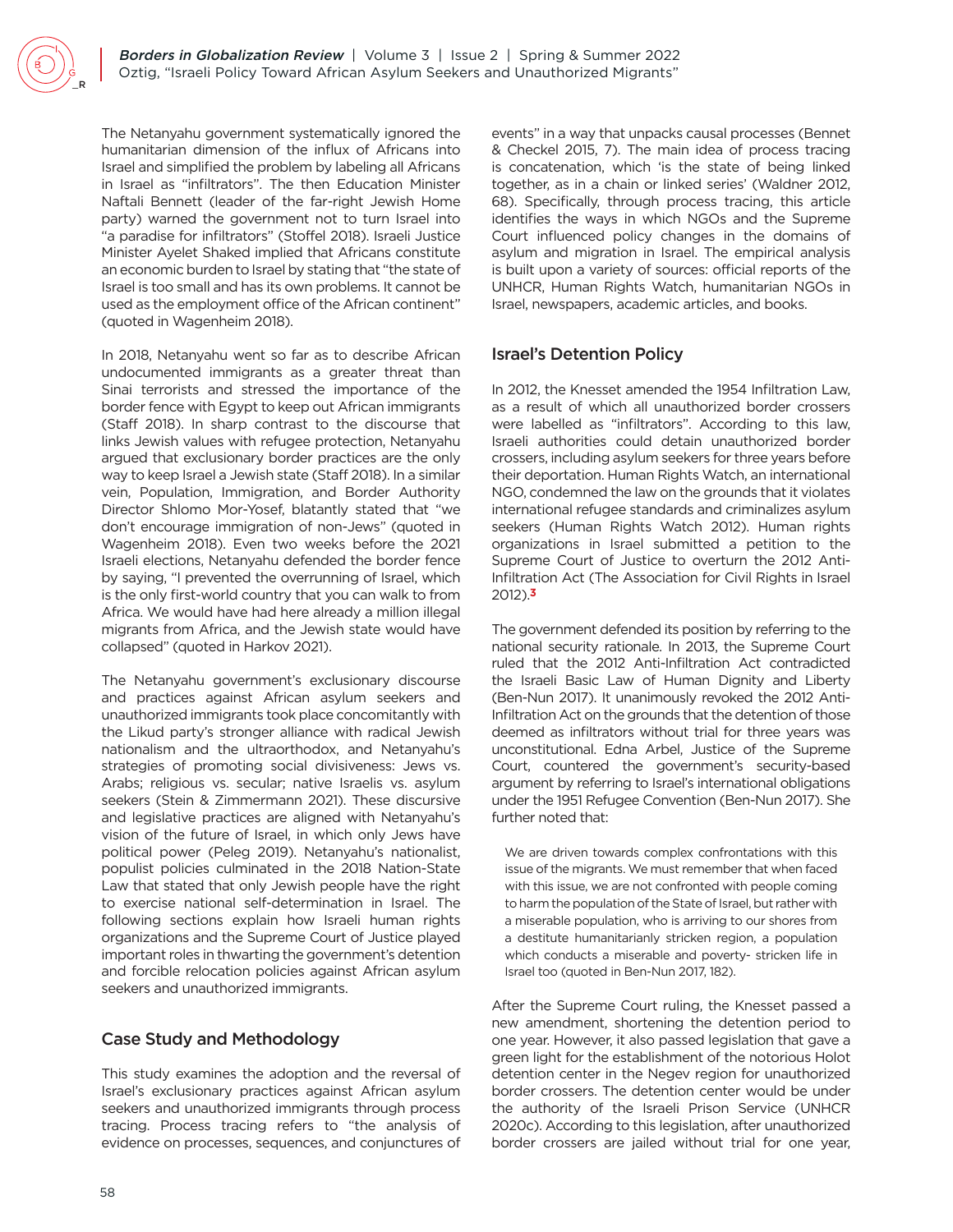they will be automatically transferred to Holot and then deported. In 2014, following another appeal by the aforementioned human rights organizations, the Supreme Court ruled the new amendment unconstitutional with a majority vote and ordered the shutdown of the Holot detention center within 90 days (Hotline 2019). Justice Uzi Vogelman, who voted for the revocation of the government's legislation underlined that "[t]he incarceration of cross border infiltrators whose deportation is not immediately foreseeable, for a period of one full year—not as a punishment to any act on their behalf, and without any ability of their own to promote their release—harms their rights severely (Ben-Nun 2017, 216).

With a new amendment made to the Anti-Infiltration Law in 2014, the Knesset reduced the detention period to three months. While automatic transfer to Holot was maintained, the mandatory residence at Holot was reduced to 20 months (UNHCR n/a). Human rights organizations in Israel submitted another legal petition to the Supreme Court to invalidate Knesset's amendment (Hotline 2014). While the Court found the three-month detention period constitutional, it ruled that 20-month mandatory detention at Holot was disproportionate and invalid (UNHCR n/a).

Following the Supreme Court's objection, the Knesset reduced the detention period at Holot to 12 months in 2015. In the same year, the Ministry of Interior issued an amended regulation that reduced the detention duration at Holot to less than 12 months, depending on the person's age, medical condition, and asylum application prior to 2015. In 2016, the Population and Immigration Authority in Israel announced that Darfuri people would no longer be brought to Holot (UNHCR 2020c). Overall, against the backdrop of the protests of human rights organizations and the Supreme Court rulings, the government shut down the Holot detention center in 2018. By 2018, all detention centers for asylum seekers and irregular immigrants (including Dekel, Givon, and Kziot detention centers) were shut down (Global Detention Project 2018). The following section examines Israel's forcible relocation policy.

### Israel's Policy of Forcible Relocation

Israel has a policy of voluntary return for all foreign nationals who entered the country illegally. The Assisted Voluntary Return Department within the Population and Immigration Authority examines the applications and assists eligible applicants with purchasing plane tickets, obtaining travel documents, avoiding detainment. Eligible applicants are granted \$3,500 USD. The department collaborates with international organizations, airline companies, and foreign diplomatic missions for the voluntary return of irregular entrants to Israel (Population and Immigration Authority 2019). Between 2013 and 2017, approximately

4000 Eritrean and Sudanese nationals participated in Israel's Voluntary Return Program (Birger et al. 2018). The participants noted that in addition to the difficulty integrating into the Israeli society and the lack of education and economic opportunities, the Israeli government's promises persuaded many people to participate in the program (Fennig 2021). For example, a voluntary return program participant interviewed by Fennig states that:

The Israeli government does everything it can to create pressure, everything except for physically forcing you to leave. And, at the same time, they give you hope in what will happen after you leave. They say 'we will give you papers, we will give you money, we have people over there that will help you'. They try to paint this rosy picture and show us that we will be better off than we are now (quoted in Fennig 2021, 7).

Many studies indicate that participants of the Voluntary Return Program were sent to either Rwanda or Uganda. Most importantly, after they were sent to the third country, most of them were denied protection and legal status and became vulnerable to human trafficking (UNHCR, 2018; Birger et al. 2018; Avraham et al. 2015). A Voluntary Return Program participant expresses his experience in the following words:

When we arrived in Kigali I showed them documents. The security removed all documents and they said just wait there. Then they took us, me and three Eritreans to a guesthouse which couldn't get out of, we stayed there for two days. I asked to the guard if I can go outside. He said I can't because I don't have documents. I said, but the documents are with you, you took them. He said no, I didn't take them it was someone else at the airport. So what do you mean, I am not legal? Yes, you don't have passport, you don't have any documents, so you are not legal and you can't go outside, maybe the police will arrest you (Fennig 2021, 8).

Israel swiftly established diplomatic relations with the Republic of South Sudan when the country was established in 2012. Shortly afterward, the Population and Immigration Authority in Israel called on people from South Sudan to return to their country, offering 1,000 Euros with a warning that if they refused, they would be arrested and deported. Following this, many deportations took place with no opportunity given to deportees to make asylum applications (Ziegler 2015). In 2013, the Population and Immigration Authority in Israel started to pressure Sudanese and Eritrean asylum seekers to return either to their country of origin or to third countries (Rwanda and Uganda) by offering them financial incentives (Hotline 2019). In 2015, the government officially announced its policy of forced relocation. From 2015 to 2018, 56 people were forcibly deported to third countries (Hotline 2020). In 2017, the Supreme Court's ruling stressed that the agreement with third countries should only be limited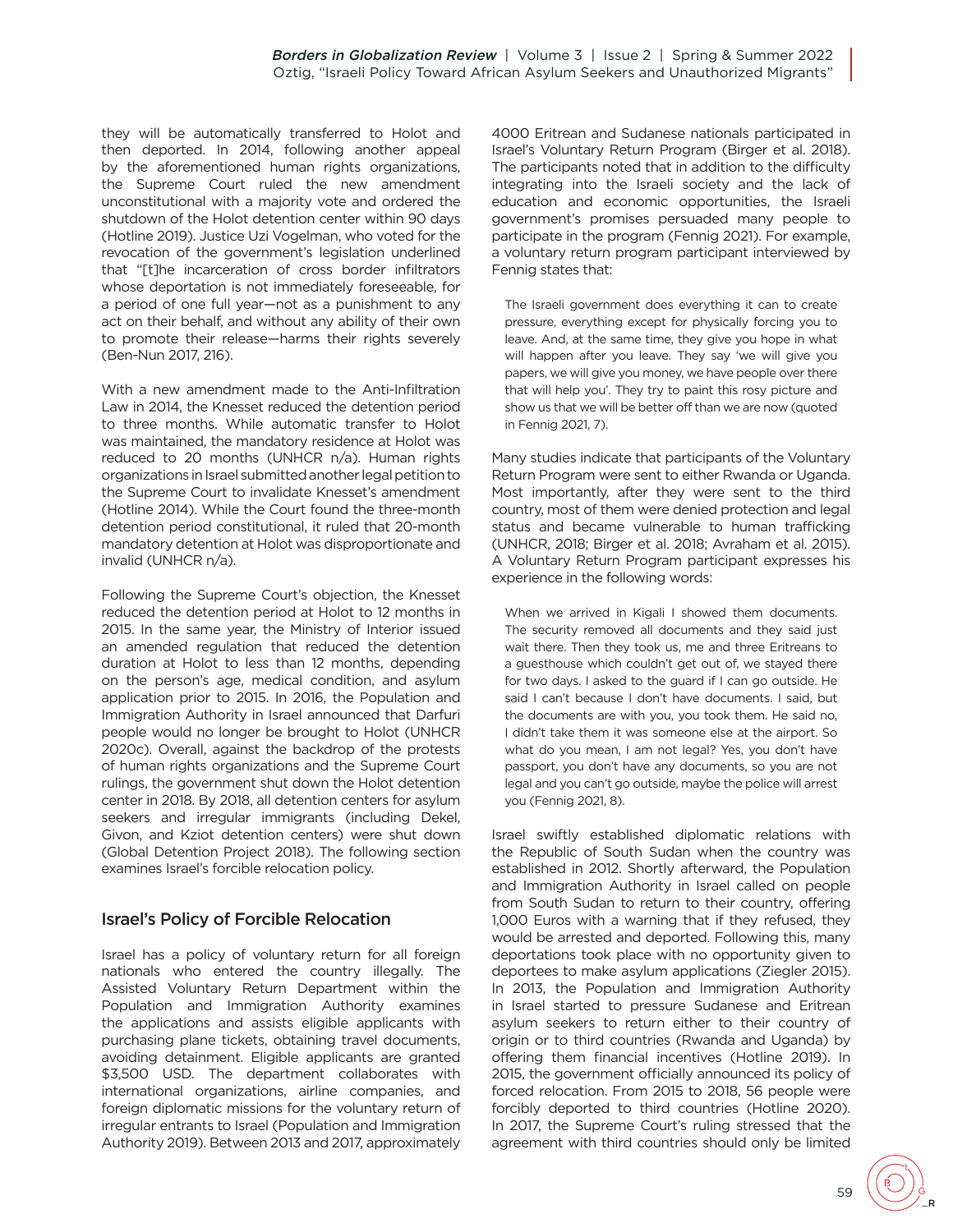to voluntary relocation. In view of this ruling, the government attempted to include forcible relocation in the agreement made with the third countries. UNHCR expressed concern regarding Israel's forced relocation policy (UNHCR 2020c).

In 2018, the Israeli government announced that it would pay \$3,500 USD to sub-Saharan African asylum seekers (identified later as Rwandans and Ugandans) including a free airline ticket if they voluntarily returned to their home country or a third country. This move was declared illegal by the UN and canceled shortly after its announcement (Graham 2018). In the same year, the government announced a new forced relocation procedure which stipulated that single Eritrean and Sudanese men who did not make an asylum application or whose asylum request was rejected, along with those whose asylum requests submitted after 2018, should leave Israel within 60 days. Undocumented people in the Holot center were given only 30 days. The deportations were to start on April 1st, 2018. The government announced plans to deport asylum seekers to Rwanda and Uganda. Official announcements that the procedure might be extended to families increased concerns (UNHCR 2018, 2020c).

Following the official announcement regarding deportations, a number of mass public protests erupted across the country. Prominent writers including David Grossman, Amos Oz, A.B. Yehoshua, Meir Shalev, and Etgar Keret implored Netanyahu to cancel the government's deportation plans, calling him to act "morally, humanely, and with compassion worthy of Jewish people" (quoted in Lior 2018a). Numerous psychologists wrote letters to Netanyahu, stressing the possible harmful impacts of deportations on asylum seekers. A great many doctors wrote letters to the Population and Immigration Authority, demanding an immediate halt to deportations. A group of pilots declared on social media that they would not forcibly deport Africans, calling the stance of the government "barbarism" (Lior 2018b). Several school principals wrote letters to Netanyahu and the Education Minister protesting the government's plans. They called for a humane solution, stressing that deportations violate human rights, Jewish values, and conventions that Israel signed, such as the Refugee Convention (Lior 2018b; Haaretz 2018).

Haaretz Editorial (2018) described the government's deportation plans as Netanyahu's moral descension. Hundreds of academics, film stars, and television personalities also condemned the government's plans and called for the integration of African asylum seekers into Israeli society. A group of rabbis initiated an activist program asking Israelis to take an example from the Dutch people who helped Anne Frank and her family during World War II (Haaretz 2018). Many Israeli rabbis said they would hide African asylum seekers in their homes (Birnbaum 2018). Rabbi Susan

Silverman launched the Anne Frank Home Sanctuary Movement (Miklat Israel) for hiding asylum seekers facing deportation. Seven Holocaust survivors also spoke out against the government's deportation policy and expressed their intention to hide asylum seekers in their homes (Lidman 2018). Rabbi Avidan Freedman, a Religious Zionist educator and activist, and many others, accused the government of creating the refugee and migrant problem for political gain (Wagenheim 2018).

The Center Organizations of Holocaust Survivors in Israel stated its firm opposition to the deportations of African asylum seekers from Israel. Colette Avital, chairwoman of the Center, underlined that these practices lacked compassion. She went on to say that "we as Holocaust survivors think it's sad that we—precisely those who should have learned the lessons of our history—are behaving in this way toward a handful of people who are not endangering either Israel's demography or its future" (Gontarz 2018). Netanyahu also faced harsh criticisms from the Jewish diaspora. The Jewish Agency for Israel (the world's largest Jewish nonprofit organization) selected Isaac Herzog (Netanyahu's political rival) as its chairman and put pressure on Netanyahu to give refugee status to more than five hundred children who are affiliated with the Jewish Agency and to adopt a transparent reviewing process for all asylum seekers (Wagenheim 2018).

On March 15th, 2018, the Supreme Court suspended the deportation of Eritreans and Sudanese asylum seekers. In the aftermath of the Supreme Court's ruling, detainees who refused to relocate to Rwanda or Uganda were released (UNHCR 2020c). On April 2nd, 2018, the Israeli government and UNHCR signed a framework of common understanding on the situation of Eritrean and Sudanese asylum seekers in Israel. According to this agreement, UNHCR would assist in the departure of some Eritrean and Sudanese asylum seekers to Western countries with resettlement, family reunification, private sponsorship, and humanitarian admission schemes. In return, Israel would give appropriate legal status and rights to those remaining in the country. More specifically, in line with the agreement, 16,000 African asylum seekers would be resettled in Western countries, while the remaining 23,000 would be allowed to remain in Israel. Yet, a day later, the Netanyahu Government canceled the agreement (Zieve 2018).

Overall, the Israeli government's policies of forced deportation and open-ended detention failed. In April 2018, Israeli authorities acknowledged before the Supreme Court that third countries did not accept asylum seekers deported by force. Currently, Eritrean and Sudanese asylum seekers who intend to leave Israel are allowed to seek refuge in Uganda. However, Israeli authorities are barred both from detaining and forcibly deporting them (Hotline 2019). The Netanyahu government did not find a long-term solution to the situation of African asylum seekers.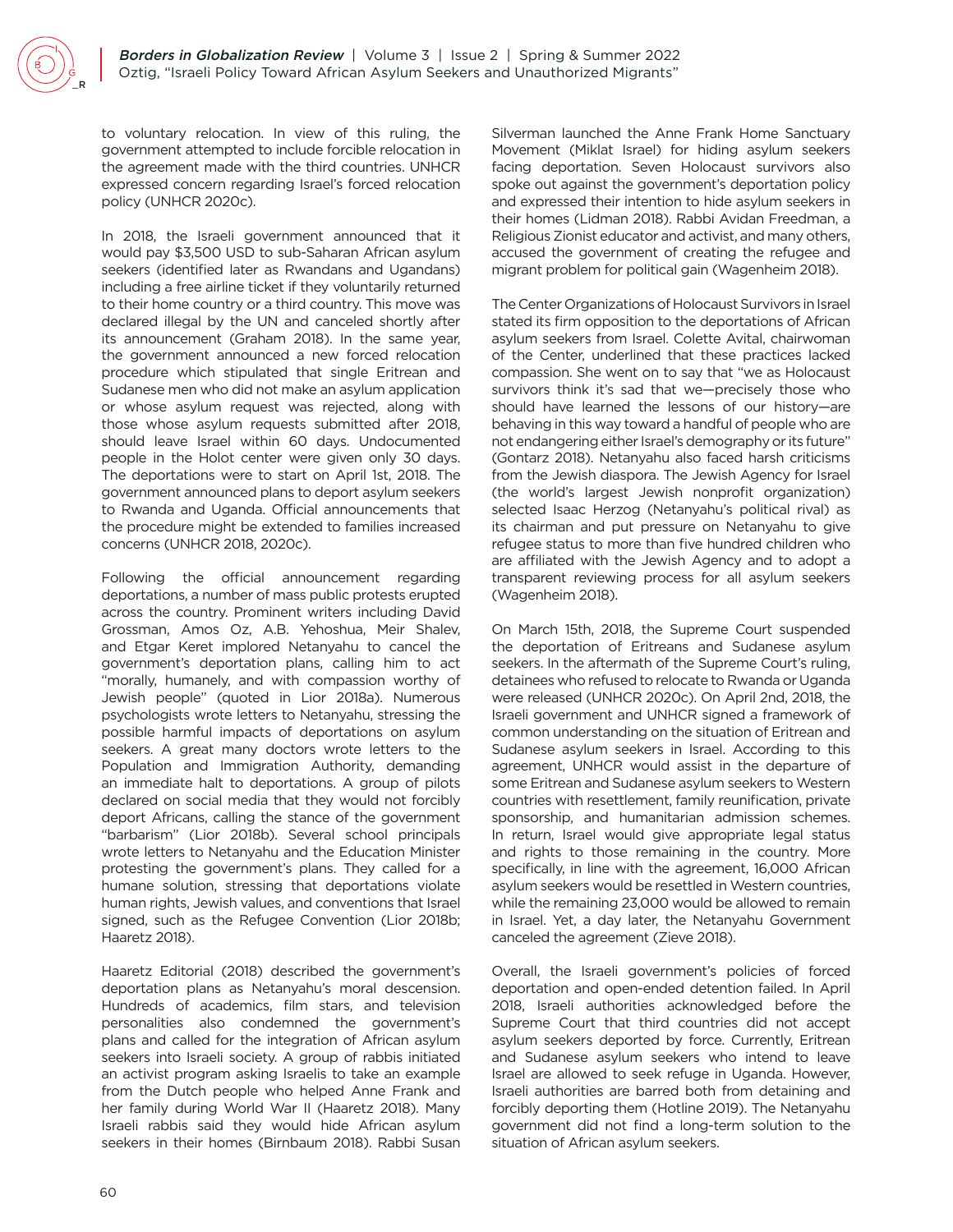Even though the Israeli government canceled the 2018 agreement with UNHCR, the UNCHR continued to resettle asylum seekers outside of Israel. In 2018, the UNCHR resettled 145 Eritreans and one Sudanese. In the following year, these numbers increased to 115 and six respectively. In total, between 2015 and 2020, UNHCR could only resettle 829 asylum seekers outside of Israel (UNHCR 2021). Due to limited resettlement options, UNHCR further supports refugee resettlement out of Israel through family reunification, humanitarian visas, and a Canadian private sponsorship program. In 2019, UNHCR supported the application of 450 refugees for admission under the Canadian private sponsorship program.

While a few hundred Darfurians were granted residency on humanitarian grounds, the same privileges were not granted to Eritreans and Sudanese (Sabar & Tsurkov 2015; Berman 2012). Furthermore, Eritrean and Sudanese asylum seekers who crossed the border from Egypt were automatically granted a three-month "conditional release" visa that prevents them from making a refugee application. According to the UNHCR statistics, as of 2020, there are 56,477 "persons of concern" (plus approximately 8,500 children) in Israel. The highest number of people of concern are listed as Eritreans and Sudanese, followed by Russians, Ukrainians, and Georgians (UNHCR 2020a).

# <span id="page-8-0"></span>Discussion and Conclusion

Israel was built as a Jewish-democratic sta[te.](#page-9-3)**4** Both early and recent legislative documents portray Israel as a state of Jewish return rather than an immigration state (Kritzman-Amir 2009). In this context, Israeli immigration and citizenship norms privilege the return of Jews to the country while discouraging and excluding Arabs from neighboring countries as well as Palestinians from the West Bank and Gaza (Kritzman-Amir 2009). Even though Israel did accept non-Jewish asylum seekers in the past, it does not have a good record on wider humanitarian issues of granting refugee status to those who are not Jewish. This ties in with a general debate about the nature of the Jewish State and the desire by many on the right not to see the Jewish identity of the state being weakened.

From the 2000s onwards, for the first time in its history, Israel witnessed large-scale asylum and migration inflows from African countries. Asylum and migration influx to Israel is inextricably linked to repression, conflict, war, economic inequality, and environmental disasters that instigate global mass migration (Kritzman-Amir & Shumacher 2012). Compared to other countries in the Middle East, Israel's share of the burden for African refugees and migrants is relatively small (Kritzman-Amir & Berman 2010). Yet, the Israeli government adopted inflammatory rhetoric and exclusionary practices against them. By labeling both African asylum seekers and unauthorized migrants as infiltrators, the government framed them as an existential threat to Israel (Tirosh & Klein-Avraham 2019). The term "infiltrator" was primarily denoted to armed Palestinians who entered Israel illegally from Arab countries to stage attacks in the 1950s. As such, it has powerful connotations, bringing to mind grave national security issues and terrorism (Kalir 2015). The government's asylum and migration discourse and policies tapped into the otherization and the dehumanization of Africans by the mainstream media (Tirosh & Klein-Avraham 2019), the growing public anxiety against asylum seekers and migran[ts,](#page-9-4)**5** the rise of the far-right in the country, and a global trend towards exclusionary border practices and securitization of "the other" (Kapur 2003).

<span id="page-8-1"></span>From the 2000s onwards, Israel's political arena has witnessed fierce clashes between the Israeli governments that supported exclusionary practices against African asylum seekers and unauthorized migrants and the NGOs and the Israeli Supreme Court who promoted humanitarian principles. In other words, the threat-oriented discourse has clashed with a human rights discourse that stressed Israel's legal and moral obligations (Kalir 2015). By analyzing the processes between the adoption and the cancellation of Israeli governments' asylum and migration policies, this article illustrated important roles played by Israeli humanitarian NGOs and the Supreme Court in affecting policy change. Humanitarian NGOs played an important role in the reversal of the 2008 Anti-Infiltration Act proposed by the Olmert government by engaging in advocacy campaigns of naming and shaming. Detention and forcible relocation policies adopted by the Netanyahu government were also thwarted through the active involvement of humanitarian NGOs and the Supreme Court.

Taken together, this study provides an insight into NGO and judicial power in influencing asylum and migration policy in Israel. The current study opens up various future research avenues. The COVID-19 pandemic has hit African asylum seekers and immigrants hard. Tens of thousands have lost their jobs and are at risk of losing their homes. Unlike Israeli citizens, African asylum seekers and immigrants are not eligible to apply for unemployment benefits after they lose their jobs (Bernard 2020). NGOs, including Hotline and Aid Organization for Refugees and Asylum Seekers in Israel (ASSAF), began to provide aid to refugees (Bernard 2020). UNHCR Israel launched a \$840,000 USD cash assistance program during the pandemic in an effort to support thousands of vulnerable asylum seekers (UNHCR 2020d). Future studies could analyze the implications of the pandemic on African asylum seekers and migrants in Israel. Since the beginning of the Ukrainian war, Israel has allowed the entry of an unlimited number of Ukrainians who have relatives in Israel, while limiting the number of non-Jewish refugees who can be admitted to 5,000. A comparative analysis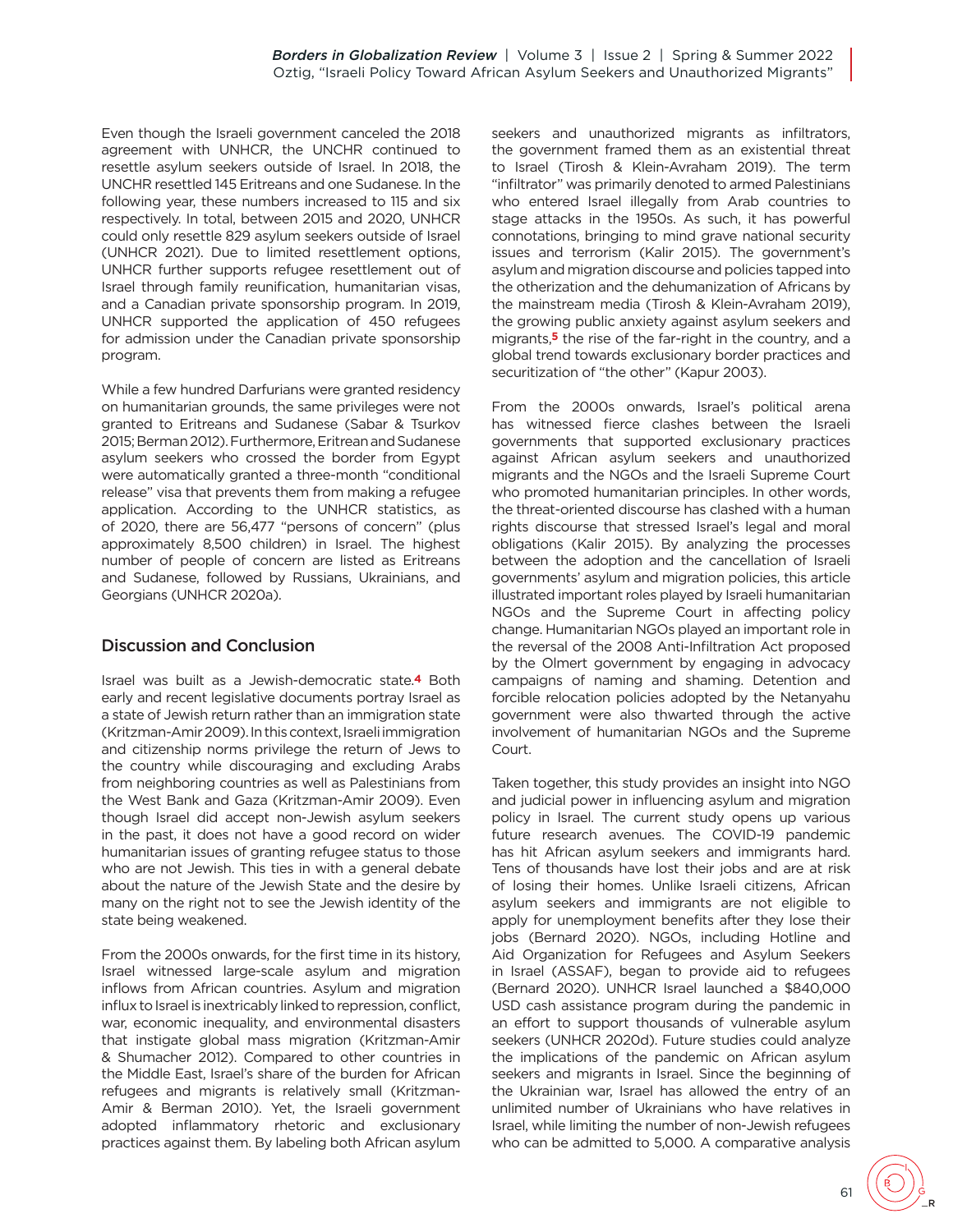

of Israeli policies regarding African and Ukrainian asylum seekers also offers a fruitful avenue for future research (Rubin 2022).

#### Notes

- <span id="page-9-0"></span>Yet, in Israel, these people are considered returnees, not immigrants (Smooha 2002).
- <span id="page-9-1"></span>Falash Mura people are of Jewish descent, but they are not eligible for the Law of Return since most of them converted to Christianity in the 19th century. In 2010, the Israeli government approved an immigration scheme for 8,000 Falash Mura in Ethiopia (BBC 2010).
- <span id="page-9-2"></span>[3](#page-5-0) NGOs in Israel who signed the petition include: the Clinic for Migrants' Rights at the Academic Center of Law and Business in Ramat Gan, the Refugee Rights Clinic at Tel Aviv University, the Association for Civil Rights in Israel, the Hotline for Refugees and Migrants, Aid Organization for Refugees and Asylum Seekers in Israel, the African Refugee Development Center.
- <span id="page-9-3"></span>This led some scholars to describe Israel as an "ethnicdemocracy" (See for example, Smooha 2002).
- <span id="page-9-4"></span>[5](#page-8-1) According to the poll conducted by the Israeli Democracy Institute in 2012, 52 percent of the population agreed with the anti-migrant and anti-asylum discourse (Kalir 2015). In addition to pro-refugee protests, anti-refugee protests were held in Israel (Kalir 2015). The local population complained about crime and violence from the refugees and called for the government to deport them or find some other solution. I would like to thank my colleague Dr. Zoe Levornik for making this point.

# Works Cited

- Afeef, Karin F. 2009. "A Promised Land for Refugees? Asylum and Migration in Israel" New Issues in Refugee Research. UNHCR Working Paper. No. 183 Geneva. [https://www.](https://www.unhcr.org/4b2213a59.pdf) [unhcr.org/4b2213a59.pdf](https://www.unhcr.org/4b2213a59.pdf)
- AFP. 2017. "Israel Raises Height of Fence on Egypt Border" The Times of Israel (January 18). [https://www.timesofisrael.com/](https://www.timesofisrael.com/israel-raises-height-of-fence-on-egypt-border/) [israel-raises-height-of-fence-on-egypt-border/](https://www.timesofisrael.com/israel-raises-height-of-fence-on-egypt-border/)
- Association for Civil Rights in Israel. 2021. "Anti-Democratic Initiatives: Advanced by the 20th Knesset". [https://](https://campaigns.acri.org.il/democracy/) [campaigns.acri.org.il/democracy/](https://campaigns.acri.org.il/democracy/)
- The Association for Civil Rights in Israel. 2012. "Refugees and Rights Organizations Petition Supreme Court to Overturn Law to Prevent Infiltration" (October 4). [https://law.acri.org.il/en/2012/10/04/petition-to-overturn](https://law.acri.org.il/en/2012/10/04/petition-to-overturn-law-to-prevent-infiltration/)[law-to-prevent-infiltration/](https://law.acri.org.il/en/2012/10/04/petition-to-overturn-law-to-prevent-infiltration/)
- Avraham, Adi D. et al. 2015. "Where There Is No Free Will: Israel's Voluntary Return Procedure for Asylum Seekers" Hotline for Refugees and Migrants. [http://hotline.org.il/en/publication/](http://hotline.org.il/en/publication/where-there-is-no-free-will/) [where-there-is-no-free-will/](http://hotline.org.il/en/publication/where-there-is-no-free-will/)
- BBC. 2010. "Israel to allow in 8,000 Falash Mura from Ethiopia" BBC (November 14). [https://www.bbc.com/](https://www.bbc.com/news/world-middle-east-11753909) [news/world-middle-east-11753909](https://www.bbc.com/news/world-middle-east-11753909)
- BBC. 2011. "Fears over African migrants held by Sinai Bedouin" BBC (December 31). [https://www.bbc.com/](https://www.bbc.com/news/world-middle-east-12089445) [news/world-middle-east-12089445](https://www.bbc.com/news/world-middle-east-12089445)
- Bennet, Andrew and Jeffrey T. Checkel. 2015. "Process Tracing: From Philosophical Roots to Best Practices" in Andrew Bennet and Jeffrey T. Checkel (eds.), Process Tracing: From Metaphor to Analytic Tool. Cambridge: Cambridge University Press.
- Ben-Nun, Gilad. 2017. Seeking Asylum in Israel: Refugees and The History of Migration Law. London: I.B. Taurus.
- Berman, Yonatan. 2012. "Until Our Hearts Are Completely Hardened. Asylum Procedures in Israel" Hotline for Refugees and Migrants.<http://hotline.org.il/?p=1316>
- Bernard, Joy. 2020. "For African Migrants in Israel, COVID-19 Means Health, Jobs, Homes All at Risk" Times of Israel (April 11). [https://www.timesofisrael.com/for-african-migrants-in](https://www.timesofisrael.com/for-african-migrants-in-israel-covid-19-means-health-jobs-homes-all-at-risk/)[israel-covid-19-means-health-jobs-homes-all-at-risk/](https://www.timesofisrael.com/for-african-migrants-in-israel-covid-19-means-health-jobs-homes-all-at-risk/)
- Birger, Lior, Shahar Shoham, and Liat Boltzman. 2018. "Better a Prison in Israel than Dying on the Way" Hotline for Refugees and Migrants. [https://hotline.org.il/en/publication/](https://hotline.org.il/en/publication/better-a-prison-in-israel-than-dying-on-the-way/) [better-a-prison-in-israel-than-dying-on-the-way/](https://hotline.org.il/en/publication/better-a-prison-in-israel-than-dying-on-the-way/)
- Birnbaum, Sarah. 2018. "Hundreds of Israeli Rabbis Say They Will Personally Hide African Asylum-seekers in Their Homes" The World (January 19). [https://www.pri.org/stories/2018-](https://www.pri.org/stories/2018-01-19/hundreds-israeli-rabbis-say-they-will-personally-hide-african-asylum-seekers) [01-19/hundreds-israeli-rabbis-say-they-will-personally-hide](https://www.pri.org/stories/2018-01-19/hundreds-israeli-rabbis-say-they-will-personally-hide-african-asylum-seekers)[african-asylum-seekers](https://www.pri.org/stories/2018-01-19/hundreds-israeli-rabbis-say-they-will-personally-hide-african-asylum-seekers)
- Cue, Eduardo. 2002. "Israel Takes Over Review of Local Asylum Claims from UNHCR" UNCHR (January 25). [https://www.](https://www.unhcr.org/news/latest/2002/1/3c5196494/israel-takes-review-local-asylum-claims-unhcr.html) [unhcr.org/news/latest/2002/1/3c5196494/israel-takes](https://www.unhcr.org/news/latest/2002/1/3c5196494/israel-takes-review-local-asylum-claims-unhcr.html)[review-local-asylum-claims-unhcr.html](https://www.unhcr.org/news/latest/2002/1/3c5196494/israel-takes-review-local-asylum-claims-unhcr.html)
- Efraim, Omri. 2012. "Yishai: Next Phase-Arresting Eritrean, Sudanese Migrants" Ynetnews (August 16). [http://www.](http://www.ynetnews.com/articles/0,7340,L-4269540,00.html) [ynetnews.com/articles/0,7340,L-4269540,00.html](http://www.ynetnews.com/articles/0,7340,L-4269540,00.html)
- Eglash, Ruth 2009. "Cancellation of Gedera-Hadera Policy 'Highlights Need for Clearer Refugee Approach" The Jerusalem Post (July 30). [https://www.jpost.com/israel/](https://www.jpost.com/israel/cancellation-of-gedera-hadera-policy-highlights-need-for-clearer-refugee-approach) [cancellation-of-gedera-hadera-policy-highlights-need-for](https://www.jpost.com/israel/cancellation-of-gedera-hadera-policy-highlights-need-for-clearer-refugee-approach)[clearer-refugee-approach](https://www.jpost.com/israel/cancellation-of-gedera-hadera-policy-highlights-need-for-clearer-refugee-approach)
- Fennig, Maya. 2021. "Beyond Voluntary Return: A Critical Ethnographic Study of Refugees Who Departed Israel 'Voluntarily'" International Social Work 64(4): 1–13. [https://](https://doi.org/10.1177/0020872818808560) [doi.org/10.1177/0020872818808560](https://doi.org/10.1177/0020872818808560)
- Friedman, Ron. 2010a. "World Refugee Day Goes Unmarked in Israel" The Jerusalem Post (June 21). [https://www.jpost.com/](https://www.jpost.com/Israel/World-Refugee-Day-goes-unmarked-in-Israel) [Israel/World-Refugee-Day-goes-unmarked-in-Israel](https://www.jpost.com/Israel/World-Refugee-Day-goes-unmarked-in-Israel)
- Friedman, Ron. 2010b. "Mayor of Eilat Launches Anti-Migrant Campaign" The Jerusalem Post (July 8). [https://www.jpost.](https://www.jpost.com/Israel/Eilat-mayor-launches-anti-migrant-campaign) [com/Israel/Eilat-mayor-launches-anti-migrant-campaign](https://www.jpost.com/Israel/Eilat-mayor-launches-anti-migrant-campaign)
- Friedman, Ron. 2012. "MK Apologizes for Comparing Migrants to Cancer" Times of Israel (May 27). [https://www.timesofisrael.](https://www.timesofisrael.com/mk-apologizes-for-comparing-migrants-to-cancer/) [com/mk-apologizes-for-comparing-migrants-to-cancer/](https://www.timesofisrael.com/mk-apologizes-for-comparing-migrants-to-cancer/)
- Furst-Nichols, Rebecca and Karen Jacobsen. 2011a. "African Migration to Israel Debt, Employment and Remittances" Feinstein International Center. [https://fic.tufts.edu/wp](https://fic.tufts.edu/wp-content/uploads/migration-israel.pdf)[content/uploads/migration-israel.pdf](https://fic.tufts.edu/wp-content/uploads/migration-israel.pdf)
- Furst-Nichols, Rebecca and Karen Jacobsen. 2011b. "African Refugees in Israel" Forced Migration Review 37: 55-56. <https://www.fmreview.org/non-state/Furst-NicholsJacobsen>
- Global Detention Project. 2018. "Detention Centres". [https://](https://www.globaldetentionproject.org/detention-centres/list-view) [www.globaldetentionproject.org/detention-centres/list-view](https://www.globaldetentionproject.org/detention-centres/list-view)
- Goldstein, Tani. 2010. "PM: Infiltrators Pull Us Towards Third World" Ynet News (January 21). [https://www.ynetnews.com/](https://www.ynetnews.com/articles/0,7340,L-3837667,00.html) [articles/0,7340,L-3837667,00.html](https://www.ynetnews.com/articles/0,7340,L-3837667,00.html)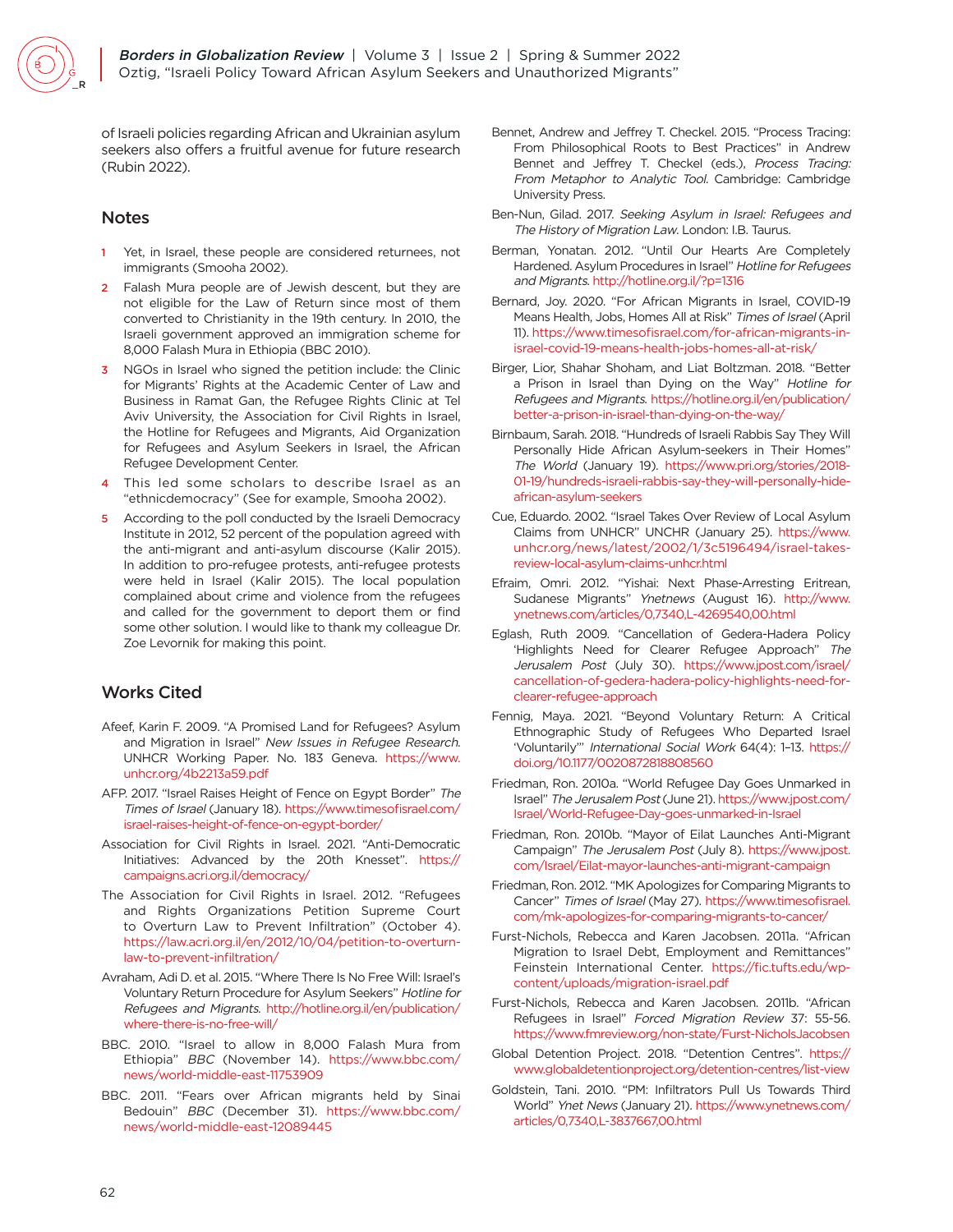- Gontarz, Nir. 2018. "How Do Holocaust Survivors Feel About Expelling Asylum Seekers? 'We Haven't Learned the Lessons of History'" Haaretz (January 24). [https://www.haaretz.com/](https://www.haaretz.com/israel-news/.premium-how-do-holocaust-survivors-feel-about-expelling-asylum-seekers-1.5765069) [israel-news/.premium-how-do-holocaust-survivors-feel](https://www.haaretz.com/israel-news/.premium-how-do-holocaust-survivors-feel-about-expelling-asylum-seekers-1.5765069)[about-expelling-asylum-seekers-1.5765069](https://www.haaretz.com/israel-news/.premium-how-do-holocaust-survivors-feel-about-expelling-asylum-seekers-1.5765069)
- Graham, Charlotte 2018. "Israel: An Uncertain Future for Thousands of African Asylum Seekers Caught between Detention and Deportation" in Peter Grant (ed.), Minority and Indigenous Trends 2018. Minority Rights Groups International.<https://minorityrights.org/trends2018/>
- Haaretz. 2018. "Doctors, Pilots and Rabbis: Opposition Grows to Israel's Plan to Deport Asylum Seekers" Haaretz (January 24). [https://www.haaretz.com/israel-news/opposition-grows](https://www.haaretz.com/israel-news/opposition-grows-to-israel-s-plan-to-deport-african-refugees-1.5763832)[to-israel-s-plan-to-deport-african-refugees-1.5763832](https://www.haaretz.com/israel-news/opposition-grows-to-israel-s-plan-to-deport-african-refugees-1.5763832)
- Haaretz Editorial. 2018. "Israel Must Reveal and Reverse Cruel Policies on Refugee" Haaretz (January 7). [https://www.](https://www.haaretz.com/opinion/editorial/israel-must-disclose-its-deals-to-expel-refugees-1.5729650) [haaretz.com/opinion/editorial/israel-must-disclose-its](https://www.haaretz.com/opinion/editorial/israel-must-disclose-its-deals-to-expel-refugees-1.5729650)[deals-to-expel-refugees-1.5729650](https://www.haaretz.com/opinion/editorial/israel-must-disclose-its-deals-to-expel-refugees-1.5729650)
- Harkov, Lahav. 2021. "Netanyahu Wars of African Migrants Converting After Historic Court Ruling" The Jerusalem Post (March 10). [https://www.jpost.com/israel-elections/](https://www.jpost.com/israel-elections/benjamin-netanyahu-in-dialogue-with-lahav-harkov-live-in-english-661223) [benjamin-netanyahu-in-dialogue-with-lahav-harkov-live-in](https://www.jpost.com/israel-elections/benjamin-netanyahu-in-dialogue-with-lahav-harkov-live-in-english-661223)[english-661223](https://www.jpost.com/israel-elections/benjamin-netanyahu-in-dialogue-with-lahav-harkov-live-in-english-661223)
- Herzog, Ben. 2009. "The Road to Israeli Citizenship: The Case of the South Lebanese Army (SLA)" Citizenship Studies 13(6): 575-592. <https://doi.org/10.1080/13621020903309573>
- Hotline for Refugees and Migrants. 2014. "The Government is Continuing to Ignore and Mock the Supreme Court of Justice" (December 18). [https://hotline.org.il/en/press/](https://hotline.org.il/en/press/the-government-is-continuing-to-ignore-and-mock-the-high-court-of-justice/) [the-government-is-continuing-to-ignore-and-mock-the](https://hotline.org.il/en/press/the-government-is-continuing-to-ignore-and-mock-the-high-court-of-justice/)[high-court-of-justice/](https://hotline.org.il/en/press/the-government-is-continuing-to-ignore-and-mock-the-high-court-of-justice/)
- Hotline for Refugees and Migrants. 2019. "Detention of Migrants and Asylum Seekers in Israel" Annual Monitoring Report 2019. [https://hotline.org.il/en/](https://hotline.org.il/en/immigrationdetentionmonitoring2018/) [immigrationdetentionmonitoring2018/](https://hotline.org.il/en/immigrationdetentionmonitoring2018/)
- Hotline for Refugees and Migrants. 2020. "Detention of Migrants and Asylum Seekers in Israel" Annual Monitoring Report 2019. [https://hotline.org.il/wp-content/uploads/2020/12/](https://hotline.org.il/wp-content/uploads/2020/12/october-02-interactive.pdf) [october-02-interactive.pdf](https://hotline.org.il/wp-content/uploads/2020/12/october-02-interactive.pdf)
- Human Rights Watch. 2008a. "Sinai Perils: Risks to Migrants, Refugees, and Asylum Seekers in Egypt and Israel". [https://](https://www.hrw.org/report/2008/11/12/sinai-perils/risks-migrants-refugees-and-asylum-seekers-egypt-and-israel) [www.hrw.org/report/2008/11/12/sinai-perils/risks-migrants](https://www.hrw.org/report/2008/11/12/sinai-perils/risks-migrants-refugees-and-asylum-seekers-egypt-and-israel)[refugees-and-asylum-seekers-egypt-and-israel](https://www.hrw.org/report/2008/11/12/sinai-perils/risks-migrants-refugees-and-asylum-seekers-egypt-and-israel)
- Human Rights Watch. 2008b. "Egypt/Israel: Egypt Should End 'Shoot to Stop' Practice at Sinai Border Crossings". [http://www.hrw.org/en/news/2008/11/12/egypt](http://www.hrw.org/en/news/2008/11/12/egypt-end-shoot-stop-practice-sinai-border-crossings)[end-shoot-stop-practice-sinai-border-crossings](http://www.hrw.org/en/news/2008/11/12/egypt-end-shoot-stop-practice-sinai-border-crossings)
- Human Rights Watch. 2009. "Service for Life: State Repression and Indefinite Conscription in Eritrea". [https://](https://www.hrw.org/report/2009/04/16/service-life/state-repression-and-indefinite-conscription-eritrea) [www.hrw.org/report/2009/04/16/service-life/state](https://www.hrw.org/report/2009/04/16/service-life/state-repression-and-indefinite-conscription-eritrea)[repression-and-indefinite-conscription-eritrea](https://www.hrw.org/report/2009/04/16/service-life/state-repression-and-indefinite-conscription-eritrea)
- Human Rights Watch. 2010. "Egypt: Guards Kill 3 Migrants on Border with Israel". [https://www.refworld.org/docid/](https://www.refworld.org/docid/4bb4bdfe1a.html) [4bb4bdfe1a.html](https://www.refworld.org/docid/4bb4bdfe1a.html)
- Human Rights Watch. 2012. "Israel: Amend 'Anti-Infiltration' Law". [https://www.hrw.org/news/2012/06/10/israel-amend](https://www.hrw.org/news/2012/06/10/israel-amend-anti-infiltration-law)[anti-infiltration-law](https://www.hrw.org/news/2012/06/10/israel-amend-anti-infiltration-law)
- Human Rights Watch. 2014. "Israel's Coercion of Eritrean and Sudanese Asylum Seekers to Leave Israel". [https://www.](https://www.hrw.org/report/2014/09/09/make-their-lives-miserable/israels-coercion-eritrean-and-sudanese-asylum-seekers) [hrw.org/report/2014/09/09/make-their-lives-miserable/](https://www.hrw.org/report/2014/09/09/make-their-lives-miserable/israels-coercion-eritrean-and-sudanese-asylum-seekers) [israels-coercion-eritrean-and-sudanese-asylum-seekers](https://www.hrw.org/report/2014/09/09/make-their-lives-miserable/israels-coercion-eritrean-and-sudanese-asylum-seekers)
- Izenberg, Dan. 2009. "State Defends 'Hadera-Gedera' Asylumseekers Policy" The Jerusalem Post (July 29). [https://](https://www.jpost.com/Breaking-News/State-defends-Hadera-Gedera-asylum-seekers-policy) [www.jpost.com/Breaking-News/State-defends-Hadera-](https://www.jpost.com/Breaking-News/State-defends-Hadera-Gedera-asylum-seekers-policy)[Gedera-asylum-seekers-policy](https://www.jpost.com/Breaking-News/State-defends-Hadera-Gedera-asylum-seekers-policy)
- Kalir, Barak. 2015. "The Jewish State of Anxiety: Between Moral Obligation and Fearism in the Treatment of African Asylum Seekers in Israel" Journal of Ethnic and Migration Studies 41(4): 580-598. [https://doi.org/10.1080/1369183X.](https://doi.org/10.1080/1369183X.2014.960819) [2014.960819](https://doi.org/10.1080/1369183X.2014.960819)
- Kapur, Ratna 2003. "The 'Other' Side of Globalization: The Legal Regulation of Cross-Border Movements" Canadian Women's Studies 22 (3–4): 6–15. [https://cws.journals.yorku.ca/index.](https://cws.journals.yorku.ca/index.php/cws/article/view/6408) [php/cws/article/view/6408](https://cws.journals.yorku.ca/index.php/cws/article/view/6408)
- Karasapan, Omer. 2016. "Who Are the 5 Million Refugees and Immigrants in Egypt?" Brookings (October 4). [https://](https://www.brookings.edu/blog/future-development/2016/10/04/who-are-the-5-million-refugees-and-immigrants-in-egypt/) [www.brookings.edu/blog/future-development/2016/10/04/](https://www.brookings.edu/blog/future-development/2016/10/04/who-are-the-5-million-refugees-and-immigrants-in-egypt/) [who-are-the-5-million-refugees-and-immigrants-in-egypt/](https://www.brookings.edu/blog/future-development/2016/10/04/who-are-the-5-million-refugees-and-immigrants-in-egypt/)
- Keinon, Herb. 2010. "PM Calls on Citizens Not to use Violence Against Migrants" The Jerusalem Post (December 22). [https://www.jpost.com/Diplomacy-and-Politics/PM-calls](https://www.jpost.com/Diplomacy-and-Politics/PM-calls-on-citizens-not-to-use-violence-against-migrants)[on-citizens-not-to-use-violence-against-migrants](https://www.jpost.com/Diplomacy-and-Politics/PM-calls-on-citizens-not-to-use-violence-against-migrants)
- Kritzman-Amir, Tally. 2009. "'Otherness' as the Underlying Principle in Israel's Asylum Regime" Israel Law Review 42(3): 603-627.<https://doi.org/10.1017/S002122370000073X>
- Kritzman-Amir, Tally and Yonatan Berman. 2010. "Responsibility Sharing and the Rights of Refugees: The Case of Israel" The George Washington Law Review 41(3): 619-49.
- Kritzman-Amir, Tally and Yvette Shumacher (Translated from the Hebrew). 2012. "Refugees and Asylum Seekers in the State of Israel" Israel Journal of Foreign Affairs 6(3): 97-111. [https://](https://doi.org/10.1080/23739770.2012.11446521) [doi.org/10.1080/23739770.2012.11446521](https://doi.org/10.1080/23739770.2012.11446521)
- Magnezi, Aviel. 2010. "Israeli Knesset Member Proposes Creating Special Town for African Refugees" Israel News (March 23). [https://noii-van.resist.ca/category/updates/intl-immigration/](https://noii-van.resist.ca/category/updates/intl-immigration/page/39/) [page/39/](https://noii-van.resist.ca/category/updates/intl-immigration/page/39/)
- La'Oved, Kav. 2003 "Immigration Administration or Expulsion Unit?" Hotline for Refugees and Migrants (May 15). [https://](https://hotline.org.il/en/publication/immigration-administration-or-expulsion-unit/) [hotline.org.il/en/publication/immigration-administration](https://hotline.org.il/en/publication/immigration-administration-or-expulsion-unit/)[or-expulsion-unit/](https://hotline.org.il/en/publication/immigration-administration-or-expulsion-unit/)
- Lidman, Melanie. 2018. "10 Key Questions About Israel's African Asylum Seeker Controversy" The Times of Israel (February 2). [https://www.timesofisrael.com/in-israels-new](https://www.timesofisrael.com/in-israels-new-plan-to-deport-africans-details-abound/)[plan-to-deport-africans-details-abound/](https://www.timesofisrael.com/in-israels-new-plan-to-deport-africans-details-abound/)
- Lior, Ilan. 2018a. "Amos Oz, David Grossman, Etgar Keret Implore Netanyahu: Do Not Deport Asylum Seekers" Haaretz (January 18). [https://www.haaretz.com/israel-news/](https://www.haaretz.com/israel-news/prominent-israeli-authors-pen-netanyahu-to-not-deport-asylum-seekers-1.5745563) [prominent-israeli-authors-pen-netanyahu-to-not-deport](https://www.haaretz.com/israel-news/prominent-israeli-authors-pen-netanyahu-to-not-deport-asylum-seekers-1.5745563)[asylum-seekers-1.5745563](https://www.haaretz.com/israel-news/prominent-israeli-authors-pen-netanyahu-to-not-deport-asylum-seekers-1.5745563)
- Lior, Ilan. 2018b. "El Al Pilots Say They Won't Fly Deported Asylum Seekers to Africa" Haaretz, (January 22). [https://](https://www.haaretz.com/israel-news/.premium-el-al-pilots-say-they-won-t-fly-deported-asylum-seekers-to-africa-1.5751068) [www.haaretz.com/israel-news/.premium-el-al-pilots-say](https://www.haaretz.com/israel-news/.premium-el-al-pilots-say-they-won-t-fly-deported-asylum-seekers-to-africa-1.5751068)[they-won-t-fly-deported-asylum-seekers-to-africa-1.5751068](https://www.haaretz.com/israel-news/.premium-el-al-pilots-say-they-won-t-fly-deported-asylum-seekers-to-africa-1.5751068)
- Lior, Ilan. 2018c. "Dozens of School Principals Demand Israel Halt Deportation of Asylum Seekers" Haaretz (January 24). [https://](https://www.haaretz.com/israel-news/.premium-school-principals-demand-halt-to-deportation-of-asylum-seekers-1.5763011) [www.haaretz.com/israel-news/.premium-school-principals](https://www.haaretz.com/israel-news/.premium-school-principals-demand-halt-to-deportation-of-asylum-seekers-1.5763011)[demand-halt-to-deportation-of-asylum-seekers-1.5763011](https://www.haaretz.com/israel-news/.premium-school-principals-demand-halt-to-deportation-of-asylum-seekers-1.5763011)
- Miskin, Maayana. 2009. "'Gedera-Hadera' Cancelled" Israel National News (July 30). [https://www.israelnationalnews.](https://www.israelnationalnews.com/News/News.aspx/132660) [com/News/News.aspx/132660](https://www.israelnationalnews.com/News/News.aspx/132660)
- Paz, Yonathan. 2011. "Ordered Disorder: African Asylum Seekers in Israel and Discursive Challenges to an Emerging